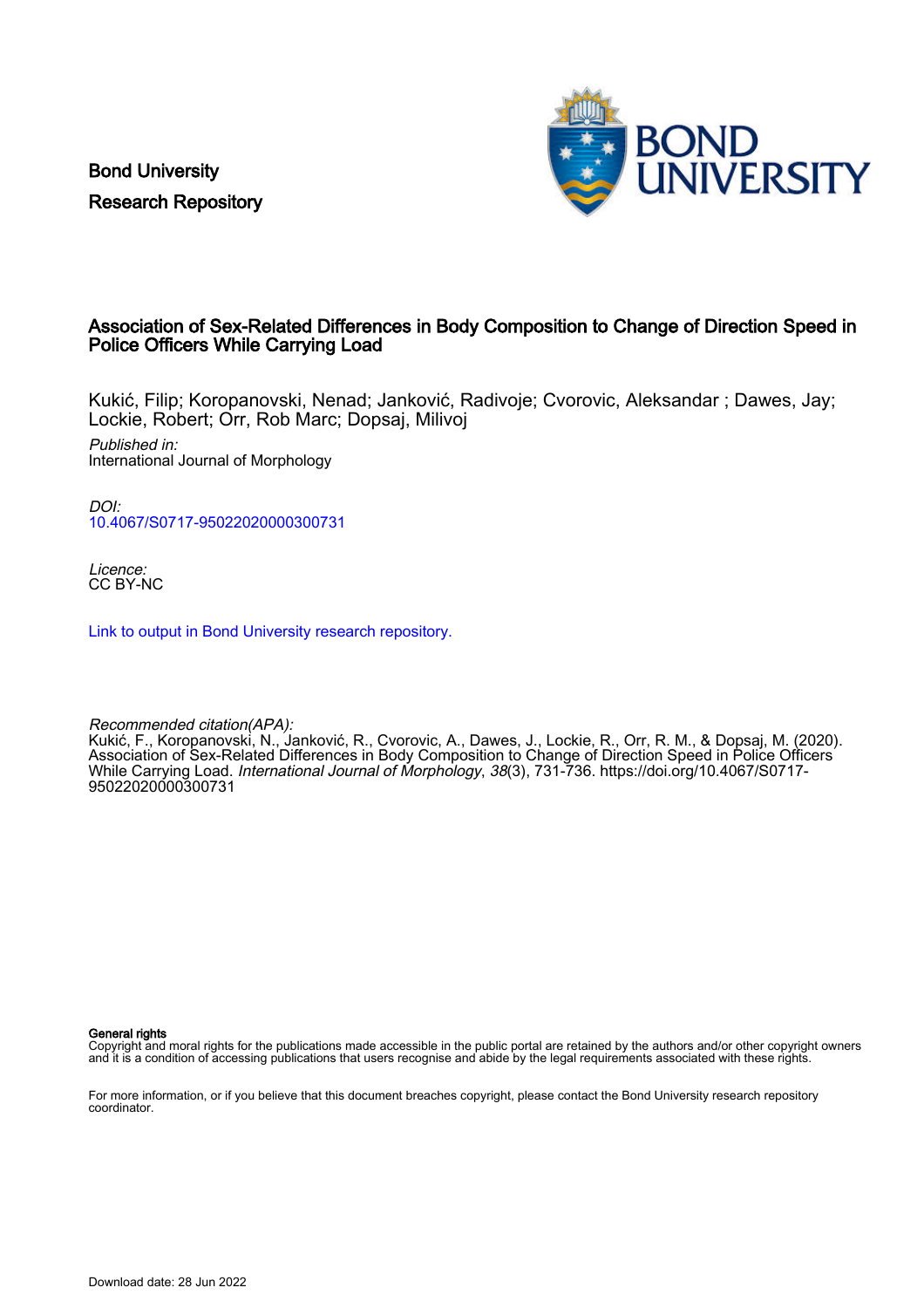# **Association of Sex-Related Differences in Body Composition to Change of Direction Speed in Police Officers While Carrying Load**

 **Asociación de Diferencias Relacionadas con el Sexo en la Composición Corporal para Cambiar la Velocidad de Dirección de Oficiales de Policía Durante el Transporte de Carga** 

> **Kukic Filip1,3; Koropanovski Nenad2 ; Jankovic Radivoje2 ; Cvorovic Aleksandar3 ; Dawes J. Jay4 ; Lockie G. Robert5 ; Robin M. Orr6,7 & Dopsaj Milivoj8**

**KUKIC, F.; KOROPANOVSKI, N.; JANKOVIC, R.; CVOROVIC, A.; DAWES, J. J.; LOCKIE, R. G.; ORR, R. M. & DOPSAJ, M.** Association of sex-related differences in body composition to change of direction speed in police officers while carrying load. *Int. J. Morphol., 38(3)* 731-736, 2020.

**SUMMARY:** Regardless of sex or body size, police tasks may require officers to change direction speed (CODS) under occupational loads. The purpose of this study was to investigate body composition and CODS in female and male police cadets in both unloaded and occupationally loaded conditions. Body composition and CODS of 51 female (FPC) and 70 male police cadets (MPC) were assessed. Six body composition indices were used: Body mass index (BMI), percent body fat (PBF), percent of skeletal muscle mass (PSMM), protein fat index (PFI), index of hypokinesia (IH), and skeletal muscle mass index (SMMI). The CODS was assessed by Illinois Agility Test (IAT) and IAT while carrying a 10-kg load (LIAT). An independent sample t-test was used to identify the differences between the sexes. The regression determined associations between body composition and LIAT. The alpha level was set at  $p < 0.05$  a priori. MPC had significantly higher ( $p < 0.001$ ) BMI, PSMM, PFI and SMMI and lower PBF and IH than FPC. MPC were also faster in IAT and LIAT, carrying lower relative loads that imparted less of an impact on CODS performance. Body composition was strongly associated with the time to complete LIAT ( $R2 = 0.671$ ,  $p < 0.001$ ). Difference in relative load and body composition influenced CODS performance in both unloaded and loaded conditions. Thus, optimizing body composition through increasing skeletal muscle mass and reducing fat mass could positively influence unloaded and loaded CODS performance and improve elements of police task performance.

**KEY WORDS: Agility; Law enforcement; Police cadets; Occupational load; Human body morphology.**

#### **INTRODUCTION**

While at the academy, police cadets are prepared for the awaiting duties of incumbent officers. The job tasks performed in the execution of these duties can be varied and diverse, from security checks to attending a vehicle accident (Anderson *et al*., 2001; Garbarino & Magnavita, 2015). One such task may involve the pursuit of a suspect on foot or moving rapidly towards a problem. In these situations, the police officer can run at maximal to near-maximal speeds, with potential sharp turns, over various distances ranging from 5 to 350 meters (Anderson *et al*.). Physical assessments that closely mimic this potential scenario while on duty are frequently implemented into strategies for improving the jobrelated physical fitness, and potential monitoring, of police officers (Strating *et al*., 2010; Orr *et al*., 2019).

Considering this, body size and composition have been shown to be associated with job-related physical performance of police officers (Dawes *et al*., 2016; Kukic *et al*., 2018a,b). Furthermore, studies have shown that some physical performance can be influenced by body size and composition (Kukic *et al*., 2018a,b; Zaric *et al*., 2020). This in part contributed to the recommendation by Jaric *et al*. (2005) who proposed the standardization of performance tests based on body size. Although there is an ample evidence that physical assessment

<sup>&</sup>lt;sup>1</sup> Faculty of Sport and Physical Education, University of Belgrade, Serbia.

<sup>2</sup> University of Criminal Investigation and Police Studies, Belgrade, Serbia.

<sup>3</sup> Police Sports Education Center, Abu Dhabi Police, UAE.

<sup>4</sup> School of Kinesiology, Applied Health and Recreation, Oklahoma State University, Stillwater, OK, USA.

<sup>&</sup>lt;sup>5</sup> Department of Kinesiology, California State Fullerton, Fullerton, CA, USA.

<sup>6</sup> Faculty of Health Sciences and Medicine, Bond Institute of Health and Sport, Bond University, Gold Coast, Australia.

<sup>7</sup> Tactical Research Unite, Bond University, Australia.

<sup>8</sup> Institute of Sport, Tourism and Service, South Ural State University, Chelyabinsk, Russia.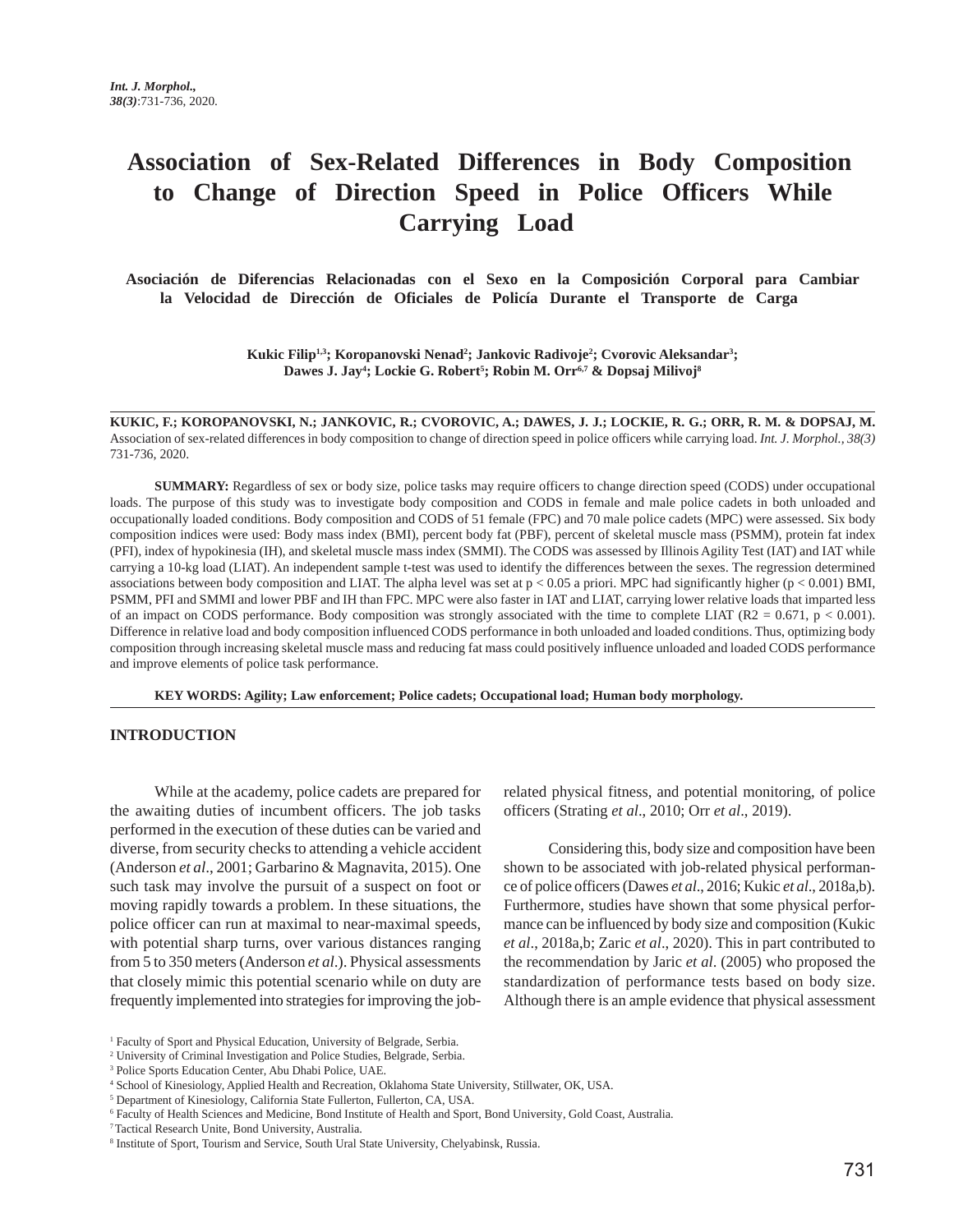could give more precise indications of physical abilities and performance when adjusted to body size or volume (Jaric *et al*.), the field tasks, hence task-related performance tests, of police officers have to be performed regardless of these factors.

The Illinois Agility Test (IAT) is a change of direction speed (CODS) test frequently used by law enforcement agencies to simulate the foot chase of a suspect or the ability to quickly seek cover (Beck *et al*., 2015). The IAT requires the participant to rapidly accelerate, decelerate, and change direction (Orr *et al*.). Moreover, while on duty, police officers are normally loaded with a gear weighing approximately 10 kg (Baran *et al*., 2018). Considering this, body mass (BM) is highly dependent on body size and, in general, men are taller and heavier than women (Dopsaj *et al*., 2015). Nevertheless, the weight of the equipment remains the same regardless of the sex of the officer, and as such female officers, may be required to carry relatively heavier loads than male officers (Baran *et al*.). In addition, when arresting a potentially heavier belligerent offender, female officers (and smaller, lighter male officers), will need to overcome a larger relative resistance, meaning that these duties are sex-independent. It is therefore not surprising that next to physical activity and skill, body size, body composition, and external load are well-investigated factors associated to physical abilities (i.e. strength and aerobic power) as well as to the outcome of a number of functional performance tests (Dawes *et al*., 2017; Kukic *et al*., 2018a,b; Lockie *et al*., 2018; Zaric *et al*., 2020).

There is limited research investigating the IAT and subsequent CODS performance of police cadets while carrying the load in association with body composition. This is particularly important as both females and males apply for the police academy and through this training prepare for the unpredictable nature of police duties. These duties can often require tasks involving CODS under occupational loads, regardless of sex or body size. Agility is a complex motor skill, and occupational loads can make this skill even more complex and unpredictable, especially for smaller individuals. The question then arises whether an IAT where the participants wear load (LIAT) would be associated with body composition and if these associations would differ by sex. Thus, the purpose of this study was to investigate the differences in LIAT performance based on the body composition of police cadets and if the differences in LIAT are associated with cadet sex.

### **MATERIAL AND METHOD**

**Subjects.** The sample included 121 police cadets, among which 51 were female police cadets (FPC) (age =  $20.20 \pm$ 1.17 years, body height (BH) =  $170.05 \pm 4.23$  cm, BM =  $64.96 \pm 7.76$  kg) and 70 were male police cadets (MPC)  $(age = 20.31 \pm 0.96 \text{ years}, BH = 182.58 \pm 5.18 \text{ cm}, BM =$  $82.24 \pm 11.13$  kg). The assessment of physical abilities was conducted as part of the academy curricula; however, all subjects signed an informed consent, agreeing to the use of their data for this study. The research was carried out in accordance with the conditions of Declaration of Helsinki, recommendations guiding physicians in biomedical research involving human subjects (Christie, 2000), and with the ethical approval number 484-2 of the ethical board of the Faculty of Sport and Physical Education, University of Belgrade.

#### **Procedures**

**Body composition.** Body composition measurement procedures were conducted using a multi-channel bioelectric impedance analyzer (InBody 720: Biospace Co. Ltd, Seoul, Korea), which was shown to be very reliable with an  $ICC =$ 0.97 (Aandstad *et al*., 2014). The assessment was conducted as previously reported in detail (Dopsaj *et al*., 2017; Rakic *et al*., 2019). All body composition measurements were conducted between 08:00-10:00 am, whereby all participants fasted the night before the measurements being taken, and were advised not to eat a large meal for dinner, and not to exercise the day prior to the measurement. Participants were wearing underwear, were barefoot, and had all metal, plastic, and magnetic accessories removed before standing on the device and on the metal spots designated for their feet. Three body composition measures, body mass index (BMI), body fat (BF), and skeletal muscle mass (SMM) were collected directly from the device. Afterwards, five more variables were calculated as index variables, representing a certain tissue or tissue ratio independently of participant's body size and body mass. These where: Index of hypokinesia  $(IH)$  – body size and volume-independent ballast tissue, skeletal muscle mass  $index(SMMI) - body size-independent (i.e., BH<sub>2</sub>) amount of$ contractile tissue, percent of skeletal muscle mass (PSMM) – relative amount of contractile tissue, percent of body fat mass (PBF) – relative amount of ballast tissue, and protein/fat index (PFI) – contractile/ballast tissue ratio independent of body size. BMI in general represents the ratio of body volume relative to body size, but without giving a specific information on the source of the volume (Rothman, 2008; Provencher *et al*., 2018). In contrast, PBF and PSMM approximately explain the ratio of fat and muscle tissue within the given BMI, and they are basically opposing tissues of human body (active and ballast), meaning that an increase in PSMM will lead to decrease in PBM and vice versa (Kukic *et al*., 2018a,b, 2019). Finally, IH was generated to represent the source of BMI more precisely, SMMI so that skeletal muscle mass can be compared between two bodies of different size (for example female and male) and PFI for the comparison of the contractile/ballast tissue ratio between different bodies.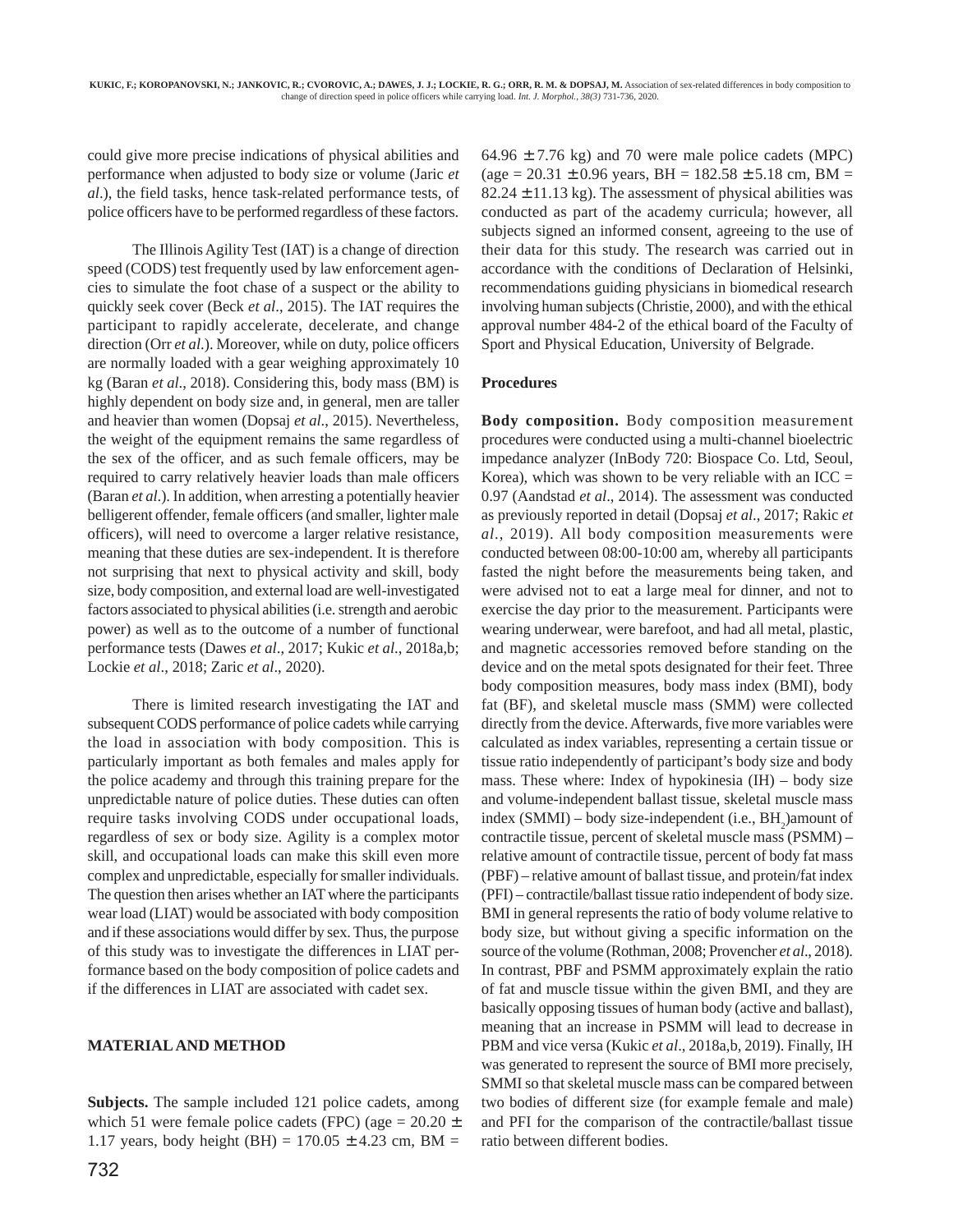**CODS.** The IAT provides information about the ability to accelerate, decelerate, turn in different directions, as well as run at different angles, and is often used upon established criteria data for males and females (Orr *et al*.). Hachana *et al*. (2013) reported a high intra-trial reliability of this test (ICC = 0.96). Unlike the standard IAT, the participants in this study wore a 10 kg vest. Both, IAT and LIAT test outcomes were recorded using the electronic timing gates (Fitro Light Gates, Fitronic, Bratislava, Slovakia). Precision of the measurement was 0.01 s. The LIAT course (same as IAT course) was used as previously reported in literature (Orr *et al*.). Two cones were used to mark the turning points, while four center cones were placed down the center and spaced 3.3 m apart. The participants began the test lying prone on the floor behind the starting line. On the start command, the participants ascended and ran, forward to the first turning cone. The participants were required to turn around the first turning cone and moved back to the first center cone, where they weaved up and back through the four center cones. The participants then ran to the second turning cone. After turning around, the participants were required to run across the finish line. Participants were instructed to complete the test as quickly as possible. The difference between the IAT and LIAT (IATD) and the relative load (RL) of the vest were calculated in order to establish the between-group difference in impact of RL on LIAT.

**Statistical Analysis.** Descriptive statistics were used to calculate the measure of central tendency (mean) and measures of data dispersion (standard deviation, minimum and maximum) for the FPC and MPC combined as well as individually. The between-group differences in investigated variables were analyzed using an independent sample t-test. The multiple regression analysis was used to identify if a causal relationship existed between the LIA and body composition and what the most important variables for performance of LIA were. All statistical procedures were conducted in Statistical

Package for Social Sciences (IBM, SPSS Statistics 20), with the significance level was set at  $p < 0.05$ .

## **RESULTS**

The descriptive statistics for mean, standard deviation (SD), minimum (Min) and maximum (Max), showed that the data dispersion decreased almost twice, once the sample was divided into subsamples (Table I). There were significant differences between FPC and MPC in all investigated variables except age (Table II). FPC performed IAT and LIAT an average 3.03 and 3.89 seconds slower than the MPC respectively, with the magnitude of the between-group difference being larger in LIAT. Furthermore, FPC were more affected by the load than the MPC because the difference between the IAT and LIAT was moderately higher in FPC than in MPC. Moreover, RL was significantly higher in FPC comparing to MC. Regarding body composition, the highest relative difference occurred in PFI, IH, PBF, and SMMI. A large magnitude of difference also occurred in anthropometric measures (hence body size), such as BH and BM, while moderate difference occurred in BMI (Table II).

A backward regression analysis revealed a strong predictive value of PBF, IH and PFI within the simplest regression model with the lowest standard error of the estimate in predicting LIAT, establishing a causal association of LIAT to relative volume of ballast tissue, body size and volumeindependent ballast tissue and contractile/ballast tissue ratio independent of body size (Fig. 1).

Once adjusted for sex and analyzed separately, the strength of regression analysis decreased in FPC ( $R2 = 0.181$ ,  $F = 81.26$ ,  $p = 0.008$ ), without the presence of significance in

Table I. The descriptive statistics for the investigated variables.

| <b>Variables</b>            | <b>Combined</b>   |         |            | <b>FPC</b>        |         |         | <b>MPC</b>        |         |        |
|-----------------------------|-------------------|---------|------------|-------------------|---------|---------|-------------------|---------|--------|
|                             | Mean ±SD          | Min     | <b>Max</b> | Mean ±SD          | Min     | Max     | $Mean \pm SD$     | Min     | Max    |
| Age                         | $20.26 \pm 1.05$  | 19.00   | 26.00      | $20.20 \pm 1.17$  | 19.00   | 26.00   | $20.31 \pm 0.96$  | 19.00   | 24.00  |
| $BH$ (cm)                   | $177.30 \pm 7.84$ | 162.70  | 195.40     | $170.05 \pm 4.23$ | 162.70  | 180.10  | $182.58 \pm 5.18$ | 173.00  | 195.40 |
| BM (kg)                     | $74.96 \pm 13.03$ | 53.10   | 125.00     | $64.96 \pm 7.76$  | 53.10   | 96.80   | $82.24 \pm 11.13$ | 66.50   | 125.00 |
| <b>BMI</b> ( $kg/m2$ )      | $23.70 \pm 2.74$  | 18.70   | 34.10      | $22.45 \pm 2.39$  | 18.70   | 34.10   | $24.62 \pm 2.63$  | 20.30   | 33.70  |
| PBF $(\% )$                 | $19.46 \pm 7.14$  | 6.60    | 38.50      | $26.04 \pm 4.99$  | 17.20   | 38.50   | $14.66 \pm 3.91$  | 6.60    | 26.00  |
| PSMM(%)                     | $45.34 \pm 4.85$  | 32.44   | 54.34      | $40.77 \pm 2.81$  | 34.61   | 45.93   | $48.66 \pm 2.93$  | 32.44   | 54.34  |
| <b>PFI</b>                  | $0.98 \pm 0.50$   | 0.28    | 2.87       | $0.58 \pm 0.16$   | 0.28    | 0.94    | $1.27 \pm 0.46$   | 0.56    | 2.87   |
| IH                          | $0.83 \pm 0.31$   | 0.28    | 1.52       | $1.16 \pm 0.17$   | 0.81    | 1.52    | $0.59 \pm 0.13$   | 0.28    | 0.83   |
| $SMMI$ (kg/m <sup>2</sup> ) | $10.75 \pm 1.71$  | 7.80    | 14.75      | $9.11 \pm 0.70$   | 7.80    | 11.81   | $11.94 \pm 1.13$  | 8.69    | 14.75  |
| IAT(s)                      | $20.68 \pm 2.00$  | 16.84   | 25.14      | $22.43 \pm 1.37$  | 19.67   | 25.14   | $19.41 \pm 1.30$  | 16.84   | 22.31  |
| LIAT(s)                     | $22.26 \pm 2.33$  | 18.25   | 27.70      | $24.52 \pm 1.37$  | 21.88   | 27.70   | $20.62 \pm 1.25$  | 18.25   | 23.68  |
| IATD(s)                     | $-1.58 \pm 0.91$  | $-4.82$ | 0.92       | $-2.08 \pm 0.97$  | $-4.82$ | $-0.16$ | $-1.22 \pm 0.66$  | $-2.58$ | 0.92   |
| $RL(\%)$                    | $13.72 \pm 2.25$  | 8.00    | 18.83      | $15.59 \pm 1.68$  | 10.33   | 18.83   | $12.36 \pm 1.52$  | 8.00    | 15.04  |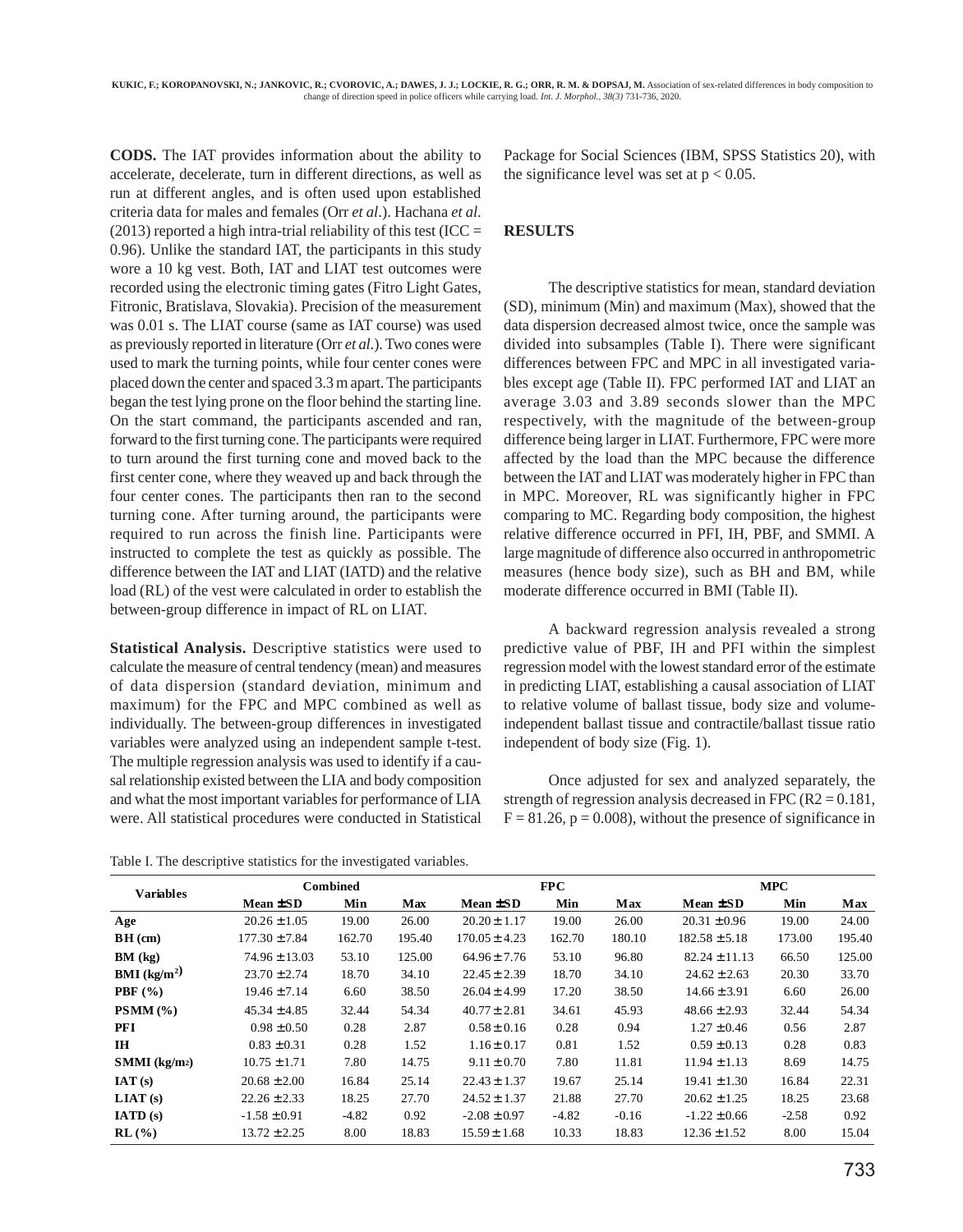| Variables      | t        | Mean       | 95% CID  |          | $\Delta$ (%) | <b>ES</b> |  |
|----------------|----------|------------|----------|----------|--------------|-----------|--|
|                |          | Difference | Lower    | Upper    |              |           |  |
| Age            | $-.61$   | $-.12$     | $-.50$   | .26      | $-.59$       | $-0.10$   |  |
| BH (cm)        | $-14.17$ | $-12.53**$ | $-14.29$ | $-10.78$ | $-7.37$      | $-2.96$   |  |
| BM (kg)        | $-10.06$ | $-17.28**$ | $-20.68$ | $-13.87$ | $-26.59$     | $-2.23$   |  |
| BMI $(kg/m^2)$ | $-4.65$  | $-2.17**$  | $-3.09$  | $-1.24$  | $-9.65$      | $-0.91$   |  |
| $PBF(\%)$      | 13.54    | $11.38**$  | 9.71     | 13.05    | 43.72        | 2.28      |  |
| PSMM(%)        | $-14.90$ | $-7.89**$  | $-8.94$  | $-6.84$  | $-19.36$     | $-2.81$   |  |
| PFI            | $-11.59$ | $-69**$    | $-.81$   | $-.57$   | $-118.53$    | $-4.43$   |  |
| <b>IH</b>      | 20.47    | $.57**$    | .51      | .62      | 48.88        | 3.42      |  |
| SMMI $(kg/m2)$ | $-16.96$ | $-2.83**$  | $-3.16$  | $-2.50$  | $-31.09$     | $-4.06$   |  |
| IAT(s)         | 12.41    | $3.03**$   | 2.54     | 3.51     | 13.50        | 2.22      |  |
| LIAT(s)        | 16.24    | $3.89**$   | 3.42     | 4.37     | 15.88        | 2.85      |  |
| IATD(s)        | $-5.50$  | $-.87**$   | $-1.18$  | $-.55$   | 41.58        | $-0.89$   |  |
| RL (%)         | 11.02    | $3.23**$   | 2.65     | 3.81     | 20.70        | 1.92      |  |

| Table II. The independent sample t-test results. |  |  |  |  |  |  |
|--------------------------------------------------|--|--|--|--|--|--|
|--------------------------------------------------|--|--|--|--|--|--|

Table III. Regression coefficients for combined sample and FPC.

| Model    | Variables   | B       | Lower limit | Upper Limit | t       | p    |
|----------|-------------|---------|-------------|-------------|---------|------|
| Combined | (Constant)  | $-0.11$ | 12.84       | 17.93       | 11.99   | 0.00 |
|          | PBF         | 1.02    | $-0.23$     | 0.01        | $-1.74$ | 0.08 |
|          | PFI         | 9.62    | $-0.08$     | 2.13        | 1.84    | 0.07 |
|          | IH          | $-0.11$ | 7.18        | 12.05       | 7.82    | 0.00 |
| FPC.     | (Constant)  | 36.98   | 29.13       | 44.82       | 9.47    | 0.00 |
|          | <b>BM</b>   | $-0.07$ | $-0.12$     | $-0.02$     | $-2.80$ | 0.01 |
|          | <b>PSMM</b> | $-0.19$ | $-0.33$     | $-0.05$     | $-2.71$ | 0.01 |



Fig. 1. The regression analysis. FPC = female police cadets, MPC = male police cadets, LIAT = loaded Illinois Agility test.

MPC (R2 =  $0.174$ , F = 102.14, p = 0.092). Moreover, the model of LIAT prediction in FPC differed from the one extracted on the combined sample, with BM and PSMM (total body volume based on active tissue) being the only prediction variables (Table III).

### **DISCUSSION**

The main purpose of this study was to investigate if the CODS while carrying the load is associated with the differences in body composition of police cadets. For that reason, the data confirmed that FPC and MPC were significantly different in body size and body composition. Thus, the RL that the cadets carried was 3.23 % higher in FPC comparing to their male counterparts. FPC were slower in both IAT and LIAT when compared to MPC. More importantly, the IATD was significantly higher in FPC than in MPC, indicating that the RL may have a different impact on these two groups' time to complete LIAT. In that regard, the regression analysis on the combined sample established a large coefficient of determination of LIAT from body composition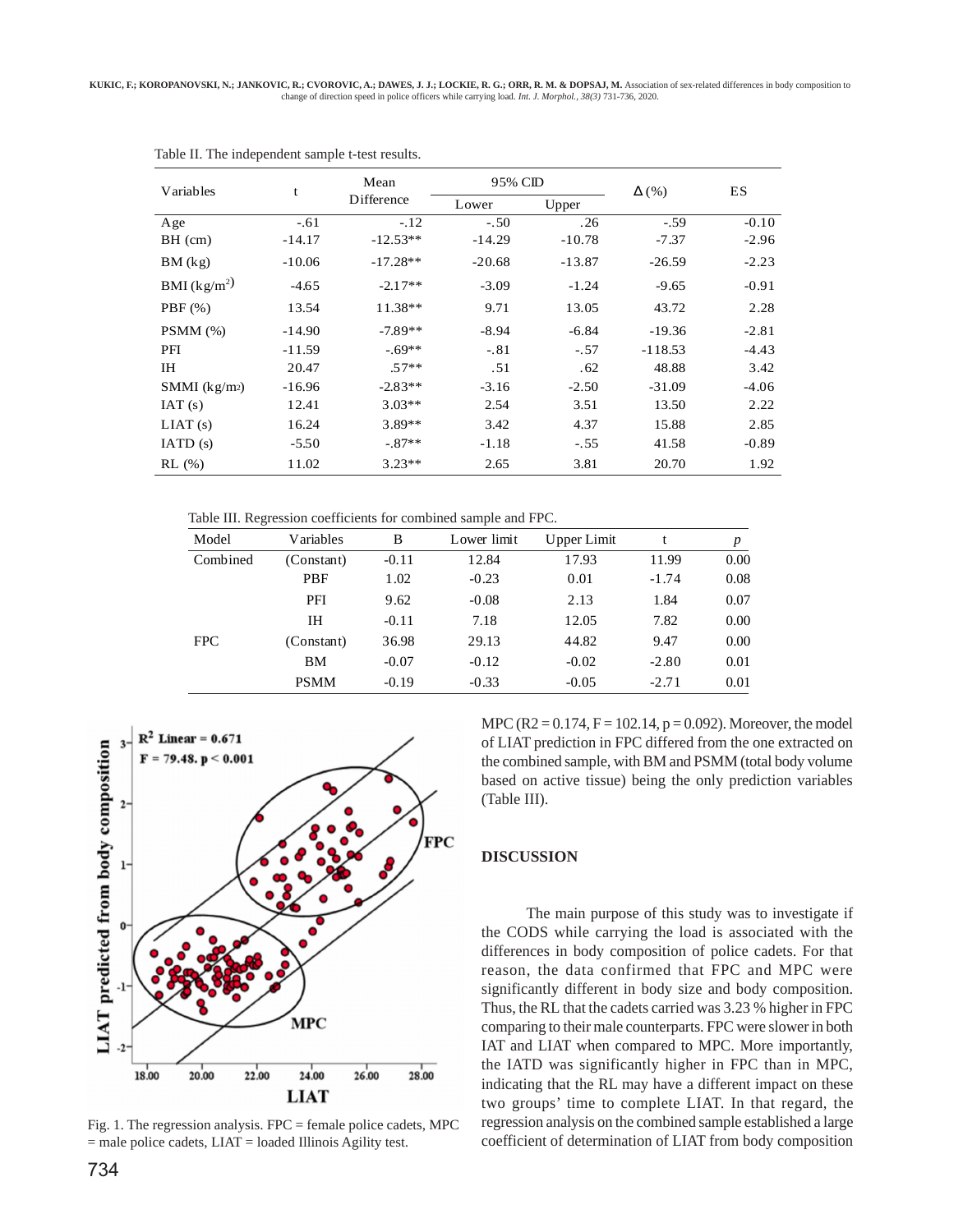indices such as PBF, PFI and IH. However, when conducted separately the coefficient of determination was small in FPC and non-significant in MPC.

In general, human males exceed human females in size, while females are typically have a higher amount of fat and lower amount of lean muscular. Dopsaj *et al*. (2015) found that Serbian male students, in general, were around 9 % taller and 26 % heavier than female students, followed by 12 % higher BMI. Moreover, males had about 11 % lower PBF and about 100 % higher PFI. Considering the aforementioned differences in BH, BM, PBF, PSMM and PFI, our results are quite similar as MPC were in average 7 % taller and 27 % heavier, followed by 10 % higher BMI, with their PBF being 11 % lower. In contrast, the difference between the MPC and FPC in PSMM and PFI was 8 % and 118 %, respectively, on account of the male participants. Therefore, police officers (which cadets are to become) of naturally different body composition may be required to perform equally demanding physical tasks, regardless of sex.

In that regard, our results showed that body composition was associated with IAT and LIAT. Male cadets were significantly faster than females in IAT and LIAT, whereby a 10-kg load had a significant impact on IAT performance, because the IATD was significantly lower among FPC. Moreover, the RL was also significantly larger in FPC. Treloar & Billing (2011) found similar trends between male and female soldiers, as they reported slower average times of females compared to males in first 5 m (explosive strength) as well as in total time of break contact drill (altering between covering fire and sprinting), while carrying the combat load of 21.6 kg. More importantly, a greater decrement in performance occurred in females when carrying a load compared to that of male. Furthermore, Mala *et al*. (2015) reported that soldiers were slower in an anaerobic based task, which included a 27 m zig-zag run, once they were loaded with additional weight of approximately 43 kg. More recently, Orr *et al*. reported that the IAT time to completion was between  $23.17 \pm 2.75$  s (unloaded) to  $24.14 \pm 2.78$  s (loaded) among female police officers. The aforementioned studies, found significant, strong correlations between the times to complete the course in both the unloaded, and loaded conditions with lower body strength (1 RM squat), lower-body power (peak power and standing long jump), and upper-body strength (1 RM bench press, 1 min push-ups and sit-ups). Therefore, it could be could be argued that offices should have developed lower-body strength and power and upper-body muscular endurance for better performance in LIAT.

On the other hand, numerous studies have reported that strength, power and muscular endurance are positively associated to indicators of muscular status and negatively

associated to body fatness (Dawes *et al*., 2016; Kukic *et al*., 2018a,b). This especially reflects in tasks that require whole body locomotion where skeletal muscles are the main functional units of the body, contracting to move the body through physical space. Conversely, fat tissue acts as ballast mass that may hinder the movements performed by muscles. In that regard, the regression analysis revealed a strong linear association between the indices of body composition and IAT, with 67.1 % of the variance in IAT being explained by the differences in PBF, PFI and IH. It should be noted that the PBF represents the relative amount of ballast tissue, while PFI and IH represent the ratio of contractile and ballast tissues within the body. Thus, the regression indicated that the LIAT performance of cadets depends on what the body is made of, rather than the total body size or volume per se. Moreover, when the sample was divided and analyzed separately for FPC and MPC, the associations between the LIAT and body composition were smaller. In fact, the associations in MPC were not significant, while the coefficient of determination in FPC was small. Nevertheless, the results suggest that the FPC who were heavier due to higher PSMM, hence more muscular, performed better in LIAT. These results, together with the results reported by Orr *et al*., further reinforce the assumption that officers who are stronger and more powerful may have better body composition (i.e. more muscular and less fat). Accordingly, they may have a better potential to perform the tasks consisting of CODS while loaded with duty gear. Finally, the results suggested that body composition, potentially more so than sex, may explain performance results of police cadets.

### **CONCLUSIONS**

It could be concluded that sex-related differences in body composition of police officers may affect the performance of occupational tasks that require CODS, because characteristics of the body as "movement tool" provide officers with a certain potential to perform the tasks such as LIAT. The added occupational load have greater impacts on females, which would have been influenced by the relatively greater load carried. In that regard, good body composition could positively influence unloaded and loaded CODS in cadets.

#### **ACKNOWLEDGEMENTS**

This research is part of the National Scientific Project "Effects of applied physical activity on locomotor, metabolic, psychological, social and educational status of the population of the Republic of Serbia", No. ID III 47015, and it is financed by the Ministry of Education, Science and Technological Development of the Republic of Serbia.